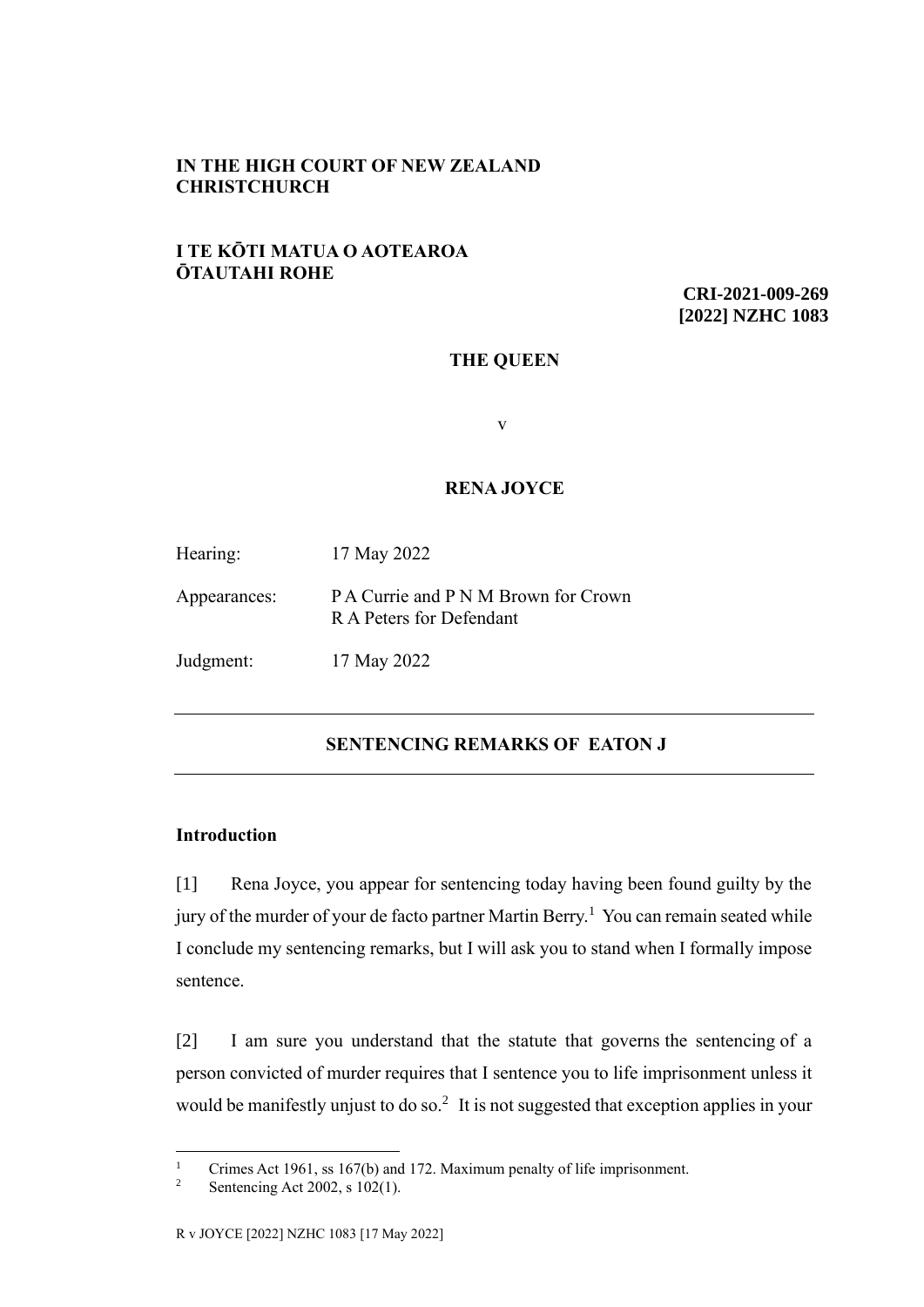case. The focus of this sentencing is the minimum period of imprisonment (what is called the MPI) that you must serve before you can be considered for parole.

[3] I will summarise the facts of the offending. The facts will be well known to you and others who are participating in this hearing today. But because sentencing is a public process it is important that the broader public are aware of the basis upon which I am sentencing you today.

## **The facts**

[4] You met Martin Berry through his brother in about 2016 and you forged a relationship, and about six months later you moved in together at his property here in Christchurch.

[5] You were both alcoholics. Each of you were employed intermittently throughout the course of your relationship. Your relationship was one marred by regular drunken acts of violence perpetuated predominantly by you on Mr Berry but also, I accept, by him on you. This led to you being convicted on three distinct occasions for varying levels of assault against Mr Berry in 2018 and 2019. He was charged and convicted for a serious assault on you in 2018.

[6] On 29 December 2020 you and Mr Berry had lunch at a local restaurant with his brother, David, and his partner, Pearl. At that lunch there was no inkling of what was to later occur. You say there was conversation about David having left a dog in a vehicle and that that made you very upset and angry. You returned to Mr Berry's property in the late afternoon. It was several hours later that the incident that gave rise to your conviction for murder arose. I accept there was an argument of sorts between the two of you and I accept it is likely that that involved Mr Berry's cannabis use.

[7] Whatever that argument was about in terms of detail, you became enraged and, in your words, you lost it, you snapped, you turned into a monster and you launched what can only be described as a sustained and lethal knife attack on Mr Berry. You stabbed him multiple times in the back of his neck and in his upper back. You also cut his throat. The attack only stopped when the blade of the knife became lodged in Mr Berry's cervical spine and the handle broke away from the blade. The wounds you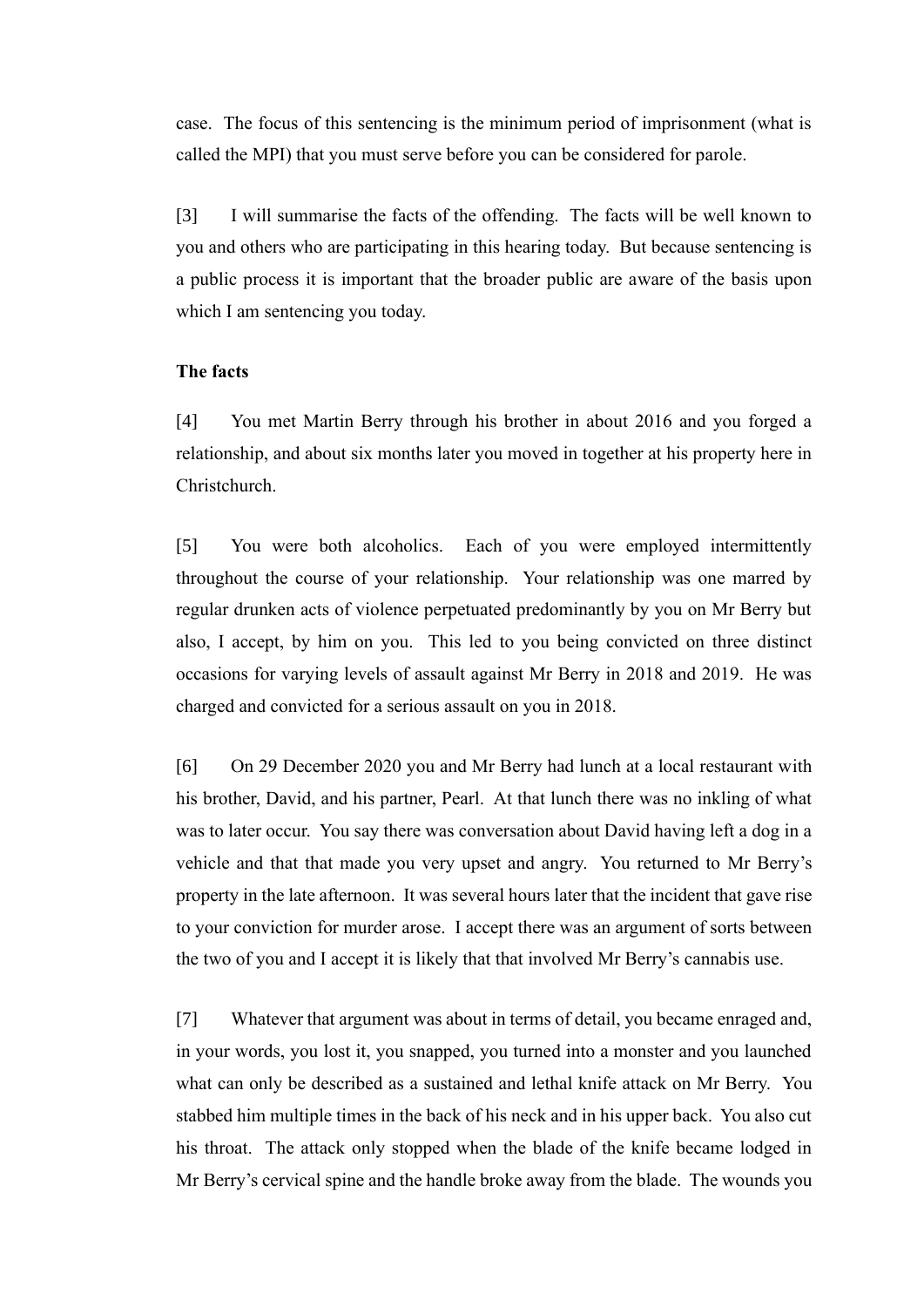inflicted would have caused Mr Berry to bleed profusely and there was much blood at the scene, as evidenced by luminol testing.

[8] You have been unable to explain how you came to be in possession of a knife and the evidence does not permit any definitive finding as to when and how that happened. But what is clear, however, is that you were armed with a knife with a 10 cm blade. Mr Berry was unarmed and you repeatedly stabbed him, targeting his neck and throat.

[9] You did not render first aid. You did not seek medical attention for Mr Berry. Instead, you took steps to conceal the killing. On your account it was some hours later that you wrapped his body in a blanket before dragging Mr Berry into the back yard near to a compost pile where you covered him with soil and leaves and you left him.

[10] Over the following two weeks you were captured on CCTV footage visiting your local supermarket purchasing alcohol and grocery items, but also cleaning chemicals (including bleach and disinfectant), a large number of rubbish bags and other cleaning products. And you used those products to undertake some cleaning of the property, including the bloodstained areas.

[11] You also disposed of Mr Berry's possessions, including his clothing and furniture. You packed up your own personal property and you arranged for an associate to store those items at a friend's garage.

[12] When you were questioned as to Mr Berry's whereabouts you fabricated a story that he had left Christchurch and was seeing another woman.

[13] Ms Joyce, it is difficult to reconcile your conduct after you killed Mr Berry with your assertion that you snapped and only briefly became a monster. Because for the next two weeks Mr Berry's body lay concealed in the garden, inevitably decomposing, and in that period you sought to eliminate any tangible memory of Mr Berry.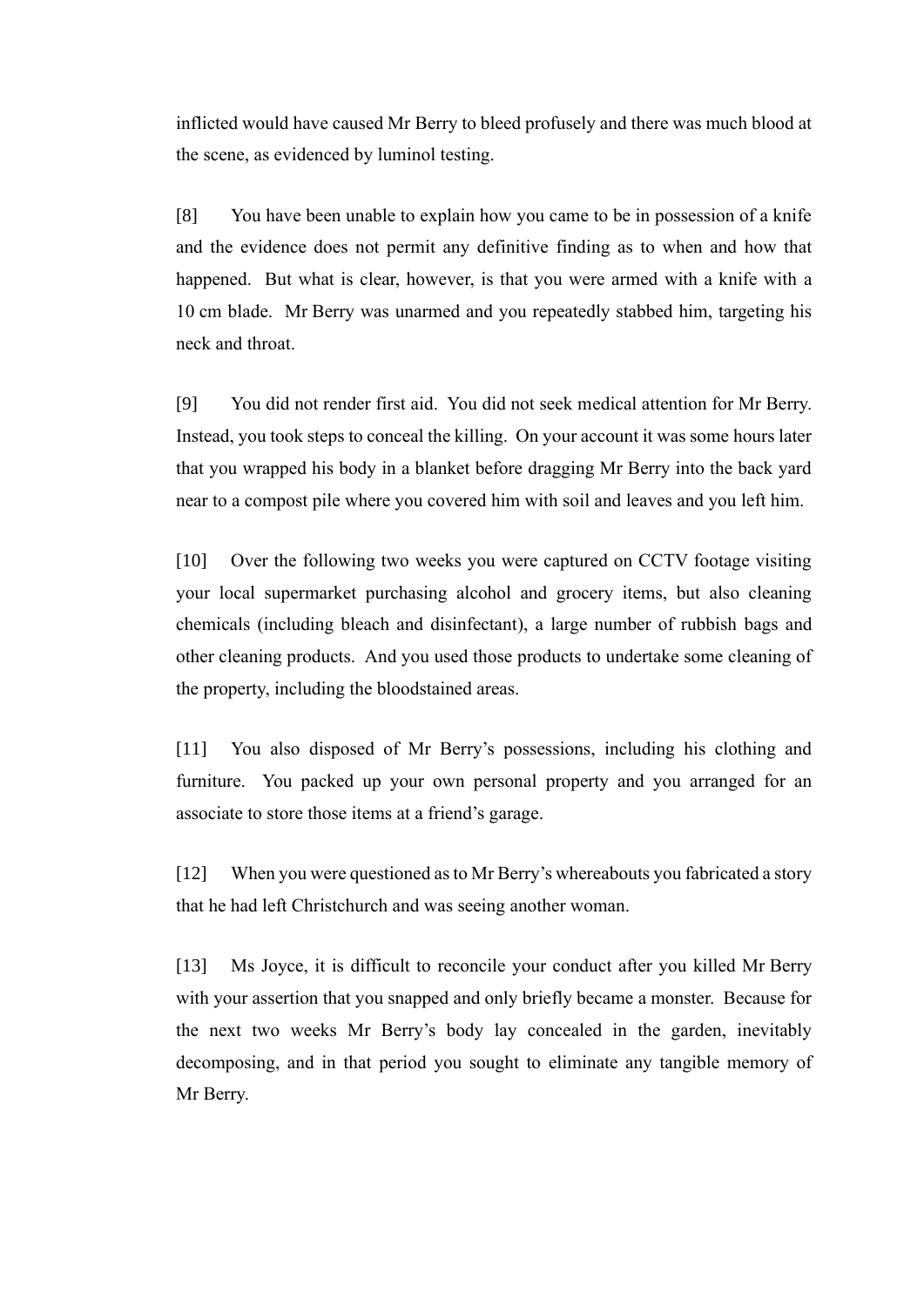[14] I do accept that by 13 January 2021, the burden that you were carrying became too much for you and you went first to the Christchurch District Court and then the Christchurch Central Police Station where you confessed to having "accidentally manslaughtered" Mr Berry. You told the police where to find his body. You described at interview a heated argument on the night of Mr Berry's death. You claimed that you had snapped, stabbing him multiple times with a knife and you said that once you started you could not stop. As I have said, you described yourself as having turned into a monster.

[15] A short time later, Mr Berry's body was located in the back of his property as you described. His body was badly decomposed. The forensic pathologist identified nine separate stab wounds to the left side of the back of his neck and upper back. Due to decomposition the post-mortem was unable to identify if there had been any other injuries to Mr Berry's body. At interview, you had both described and demonstrated how you had cut his throat. Decomposition had destroyed any evidence of that wound. The pathologist opined that Mr Berry died from multiple stab wounds.

[16] What is regrettably clear is that at police interview you were unable to express any genuine remorse for killing Mr Berry. Rather, you spoke repeatedly, and at times in a rambling fashion, criticising Mr Berry, essentially blaming him for your predicament and casting aspersions on his family.

[17] Although I accept that you were suffering at the time of the interview, the negativity that you exhibited towards Mr Berry is perhaps the best evidence as to what led you to attack and kill Mr Berry on the night of 29 December. Your interview revealed the extent of your resentment towards Mr Berry.

[18] At the outset of the trial and through your counsel, you accepted that you had unlawfully caused Mr Berry's death. At trial you elected to give evidence. You simply adopted your police interview as your evidence. Under cross-examination you denied having stabbed or killed Mr Berry and it seems to me you that you were under a misconception that an admission that you killed Mr Berry was an admission that you intended to kill him which was the real core of your defence.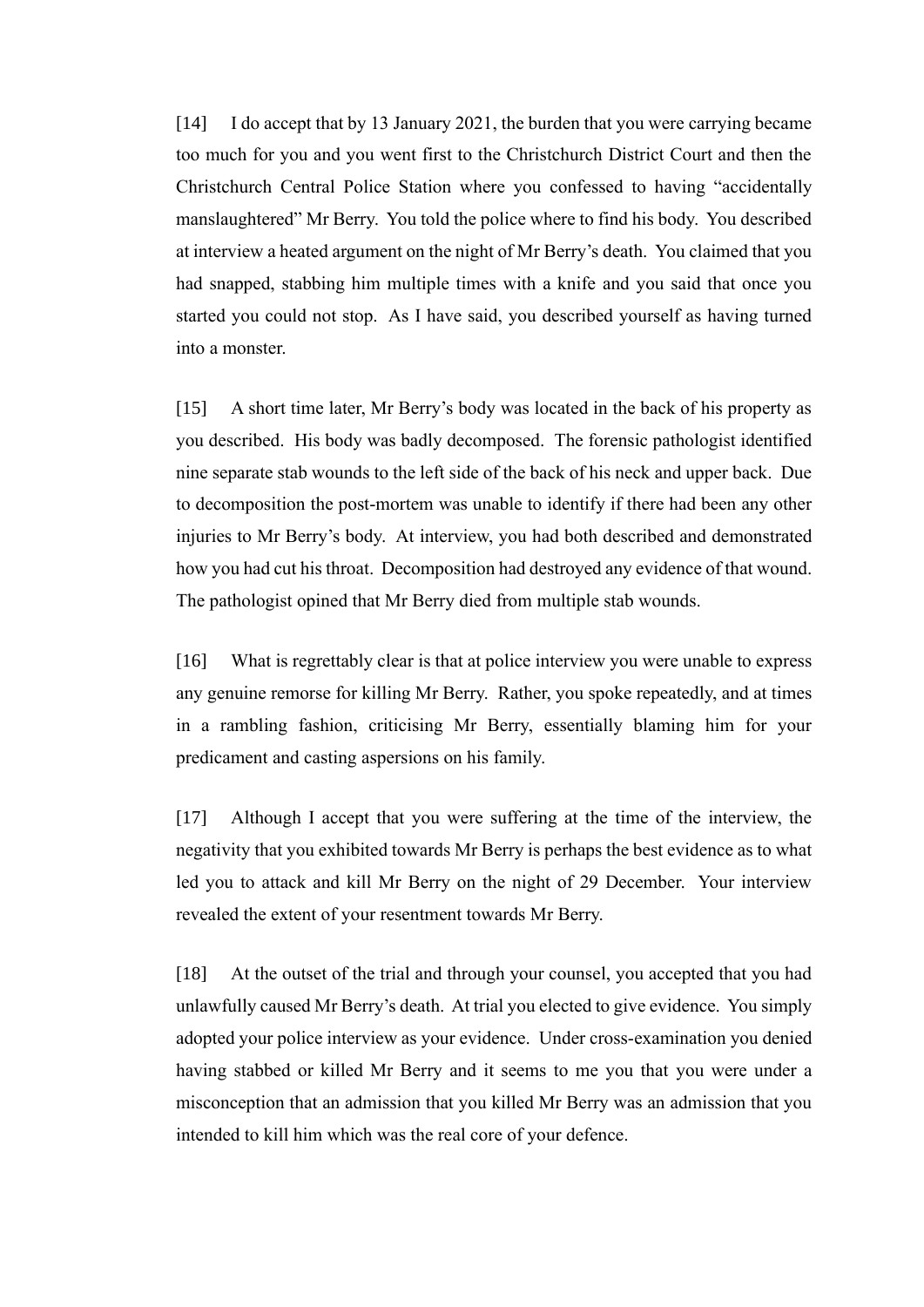[19] It is a feature of this case that your violence against Mr Berry continued notwithstanding a number of interventions and, in particular, the frequent involvement of police. This gave rise to issuing of police safety orders against you, to your arrest, prosecution and conviction on charges of assault against Mr Berry. There was also the issuing of a protection order in favour of Mr Berry. At the time that you killed Mr Berry you were subject to a sentence of intensive supervision. Each of those interventions was intended to offer some protection to Mr Berry and to reduce the risk of your further offending against him.

[20] I accept that what is known as intimate partner violence, was not a one-way street and that Mr Berry had acted violently towards you. I refer to his prior conviction, an assault that was in part witnessed by your neighbour. But, Ms Joyce, throughout the relationship I determine you were overwhelmingly the aggressor. As much is clear from the various police reports following attendances at the address.

[21] As was said repeatedly throughout the trial, your relationship with Mr Berry was tumultuous and frequently toxic. You both knew that, and I do not doubt that on one level you loved each other and shared a bond, but it was a bond which both of you found very difficult to sever. Neither of you had the necessary supports, structure or motivation to make a break. It is no coincidence that Mr Berry's family, even today, can acknowledge that Martin Berry loved you.

#### **Victim impact statements**

[22] I have heard the victim impact statements this morning from Martin's brother, David, from his sister Joanna, and his niece, Hannah. I have also read the statements of Caryll and Raymond Powell, and their daughter Kathleen.

[23] I gain a strong sense of the love his family and friends had for Martin and the deep sense of hurt that they now feel. A recurrent theme is the deep sadness that you have denied Martin's family any tangible memory of him, having disposed of all his worldly possessions. Also, just how completely senseless his death was.

[24] I thank those who have provided statements for their valuable insight into Martin Berry as a brother, an uncle, and a friend.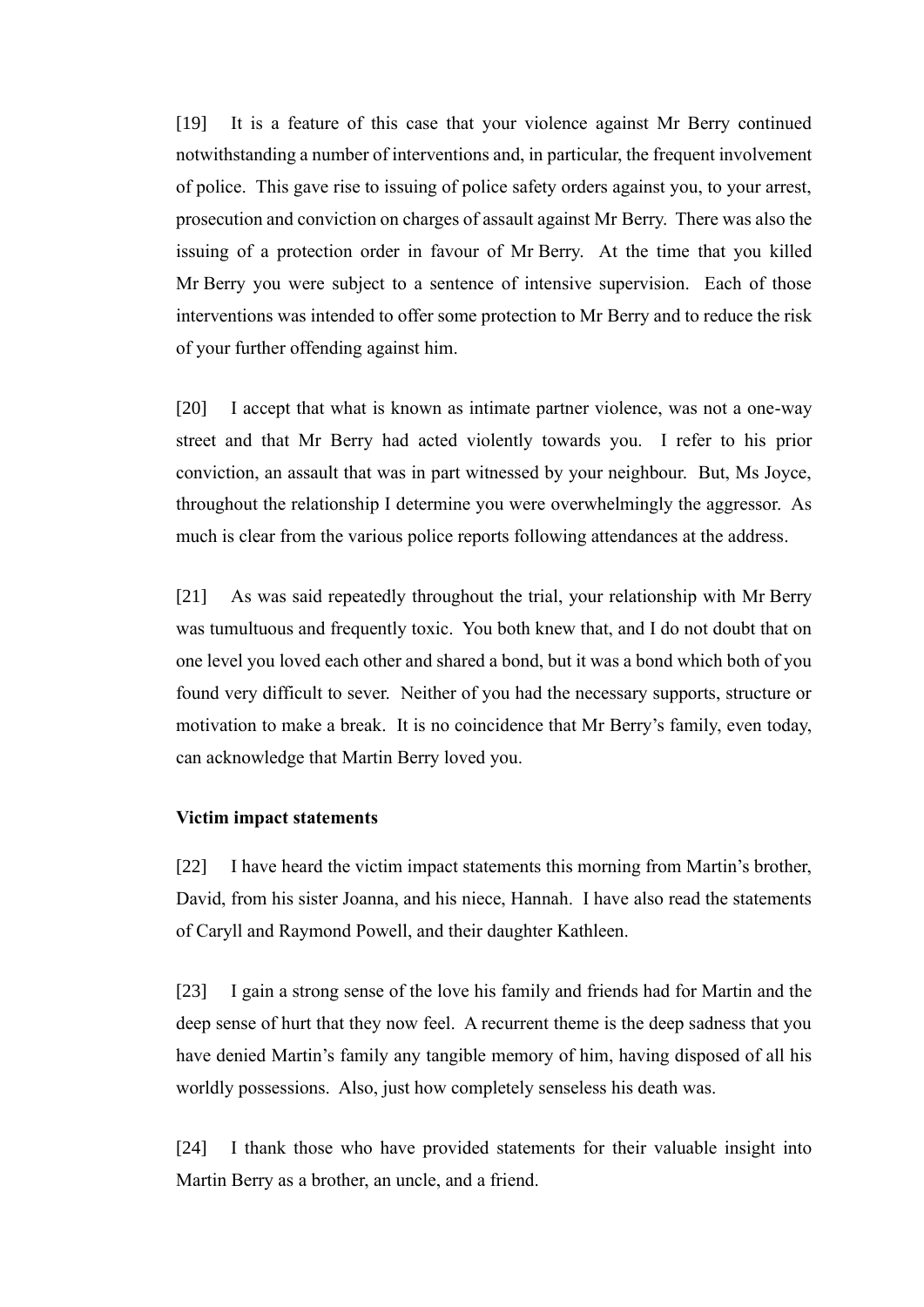#### **Personal Circumstances**

[25] Ms Joyce, I have had the benefit of reports that set out the circumstances in which you grew up and other factors that are relevant to you.

[26] The pre-sentence report briefly outlined your background. You described your childhood as part of a large military oriented family living in poverty. You said alcohol abuse and domestic violence took place in the family home and you recall watching your father beat your mother on a regular basis. Your parents separated when you were very young. It is recorded that, at the time of the pre-sentence report, you had not had any contact with your family since your mother had died in 2004.

[27] It was in 2004 you moved to New Zealand with your husband at the time. You were in a relationship with him for over ten years. You described that relationship as "toxic" and "violent".

[28] After separating from your husband, you met Mr Berry and you described the start of this relationship as "wonderful" but explained that things started to decline when you were both under financial pressure. At this time, you describe your alcohol use as a problem, saying that both you and Mr Berry would consume three litres of wine each evening. You maintained there was violence on both sides of the relationship in equal parts and you reported your frustration with Mr Berry's alcohol and drug use.

[29] After discussing the concept of a healthy relationship with you, the report writer noted that it is evident you may not understand what a healthy relationship or communication looks like. The pre-sentence report writer also identified your alcohol use as contributing to your offending behaviour and you admitted relapsing heavily after Mr Berry's death.

[30] Your escalation in violence and you lack of emotional regulation is evidenced by the three previous assault charges relating to Mr Berry, as noted by the report writer.

[31] In your interview for the pre-sentence report, you maintained that what happened with Mr Berry was manslaughter as you had no intent to kill him. The writer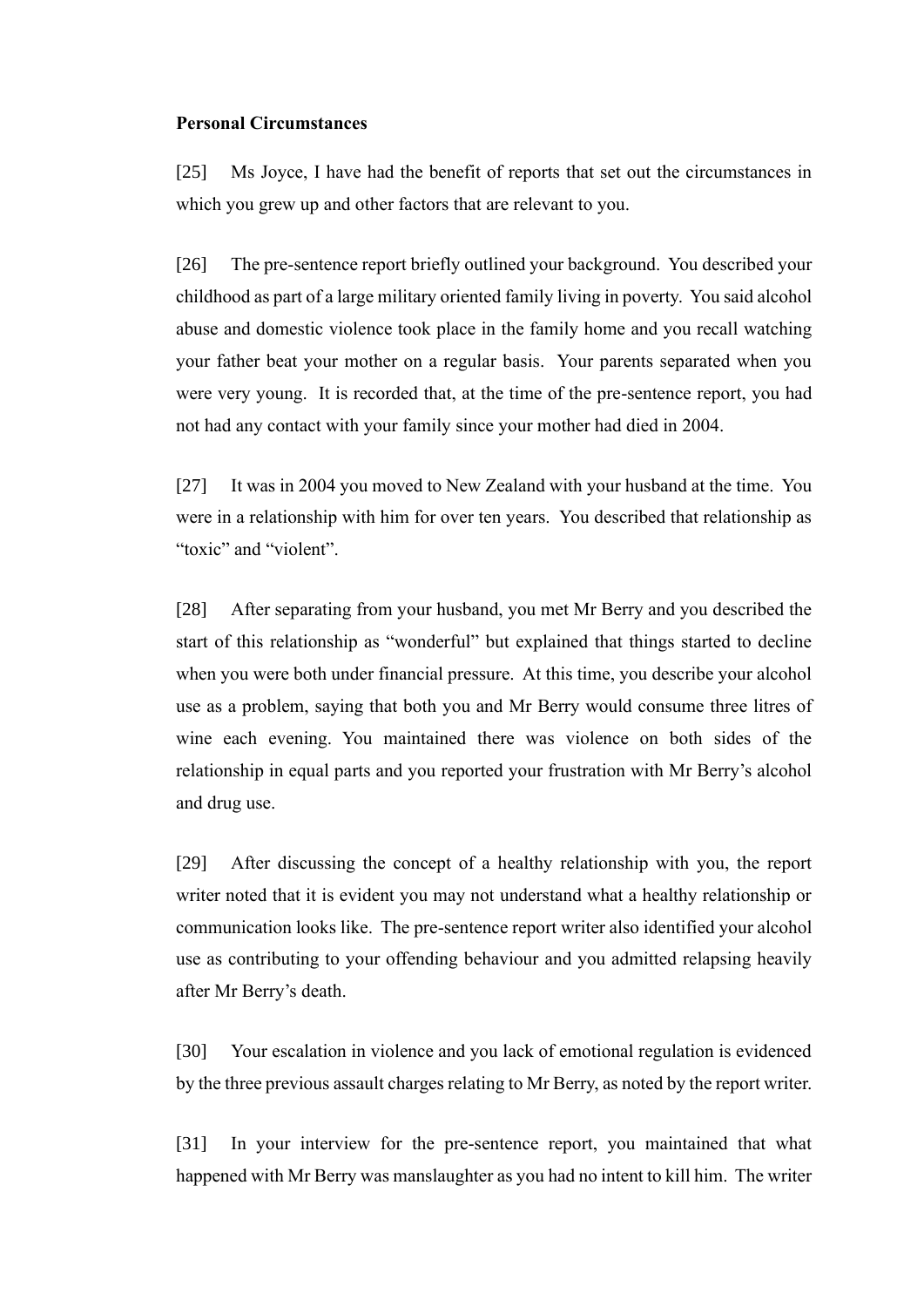described you as being "very emotional" at times during the interview, noting comments that you love and miss Mr Berry. You recalled the good times in your relationship but maintained there were problems in the relationship, problems caused by Mr Berry.

[32] The report does record that you expressed regret, but particularly around the situation that you are now in. You expressed little emotion when questioned around the views of Mr Berry's family or the fact that you had taken a life, simply stating that it was "sad, so very, very sad".

[33] Offending related factors were identified as your struggle with alcohol, relationships and your use of violence.

[34] A cultural report was prepared by Dr Jarrod Gilbert to further assess your background and that report provides further details about your early childhood. It records both of your parents being alcoholics, and your father being both mentally and physically abusive, often beating your brothers and mother while drunk. Although you cannot remember him beating you, you say your mother would beat you when she was drinking, on one occasion to the point where you found it difficult to breathe.

[35] After your parent's separation your mother abandoned you and your siblings for a period of time, and you learnt to fend for yourselves. You recall leaving school at age 16 to gain employment.

[36] From your early 20s and onwards all of your relationships have involved violence.

[37] The cultural report identified the factors likely contributing to your offending as your instability of care and housing during your childhood, normalisation and experience of violence, and the normalisation of problematic violence use. It notes that you want to use your time in prison to work on your alcohol addiction and to become a prosocial member of society.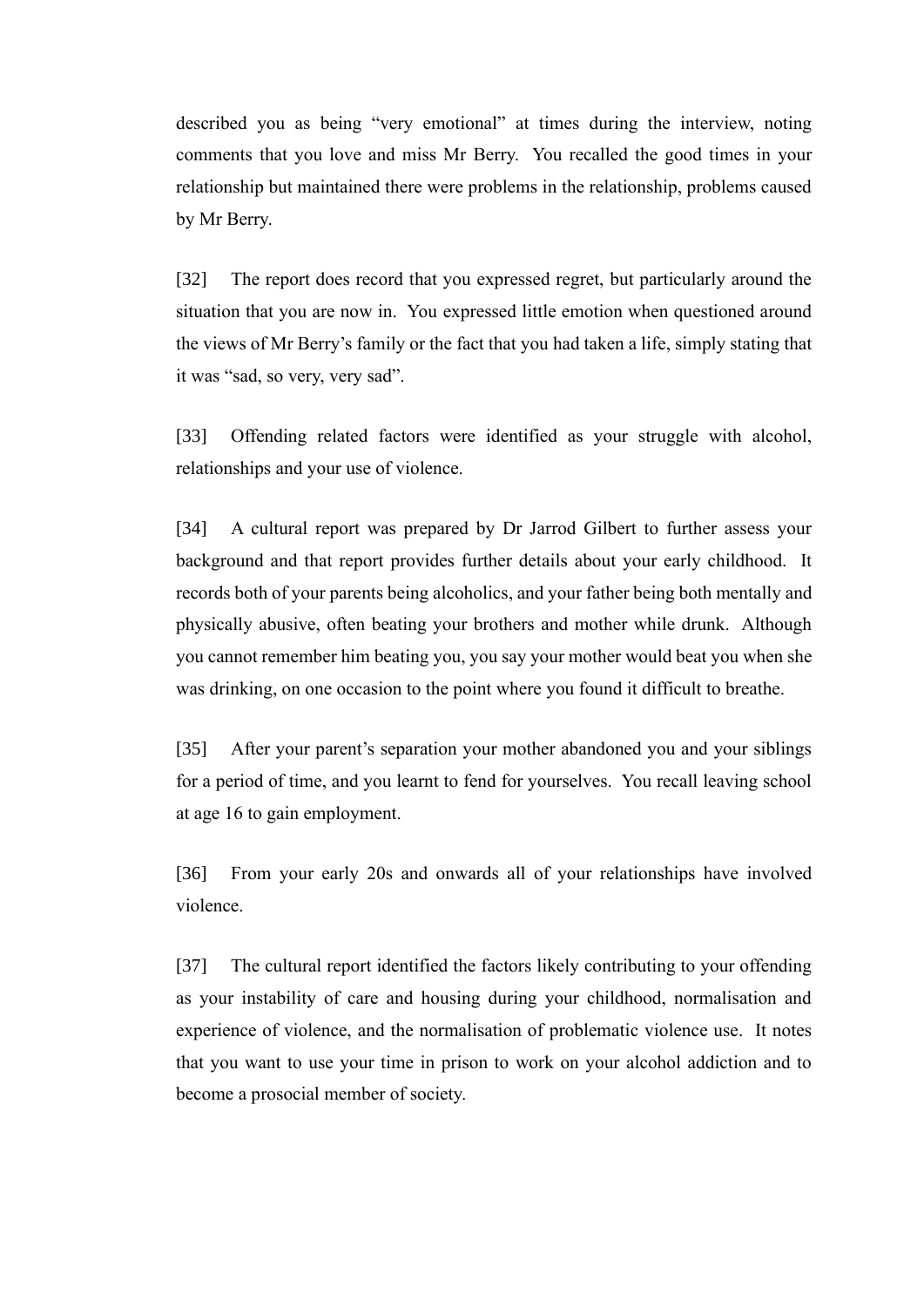[38] Two health assessor reports were prepared by psychiatrists.<sup>3</sup> Both opined that there was no evidence you were experiencing any major mood disorder or psychosis at the time of the offending. Both psychiatrists considered there was no evidence of mental impairment. However, both reports identified your issue with alcohol as being significant. More specifically, Dr Foulds considered you have severe alcohol use disorder, and Mr Panckhurst diagnosed your alcohol dependence.

## **The principles and purposes of sentencing**

[39] In determining the appropriate sentence today, I must take into account the purposes and principles as outlined in the Sentencing Act 2002. There is a need to denounce your offending and to hold you accountable for the harm that you have done. The sentence I will impose is intended to promote a sense of responsibility in you for that harm. There must be deterrence, both against future offending by you and against others who might act similarly. And I have to consider the protection of the public.

[40] The sentence I impose on you must be consistent in kind and length with those that are imposed on others who have offended in a similar way. And I must consider the gravity of your offending and your own culpability. I must take into account any circumstances that might make an otherwise appropriate sentence disproportionately severe and the effects that the offending has had upon you.

#### **The approach to sentence**

[41] In any case where an offender has been found guilty of murder, a sentence of life imprisonment must be imposed unless it would be manifestly unjust for that to occur.<sup>4</sup> There is no suggestion that it would be manifestly unjust for you to receive a sentence of life imprisonment.

[42] Where a Court sentences an offender to life imprisonment it must also impose an MPI no less than 10 years.<sup>5</sup>

<sup>&</sup>lt;sup>3</sup> These reports were prepared to assess Ms Joyce's fitness to stand trial and the availability of a defence of insanity pursuant to s 38 of the Criminal Procedure (Mentally Impaired Persons) Act 2003.

<sup>4</sup> Sentencing Act, s 102(1).<br> $5 \qquad$  Section 103(1) and 103(2)

Section  $103(1)$  and  $103(2)$ .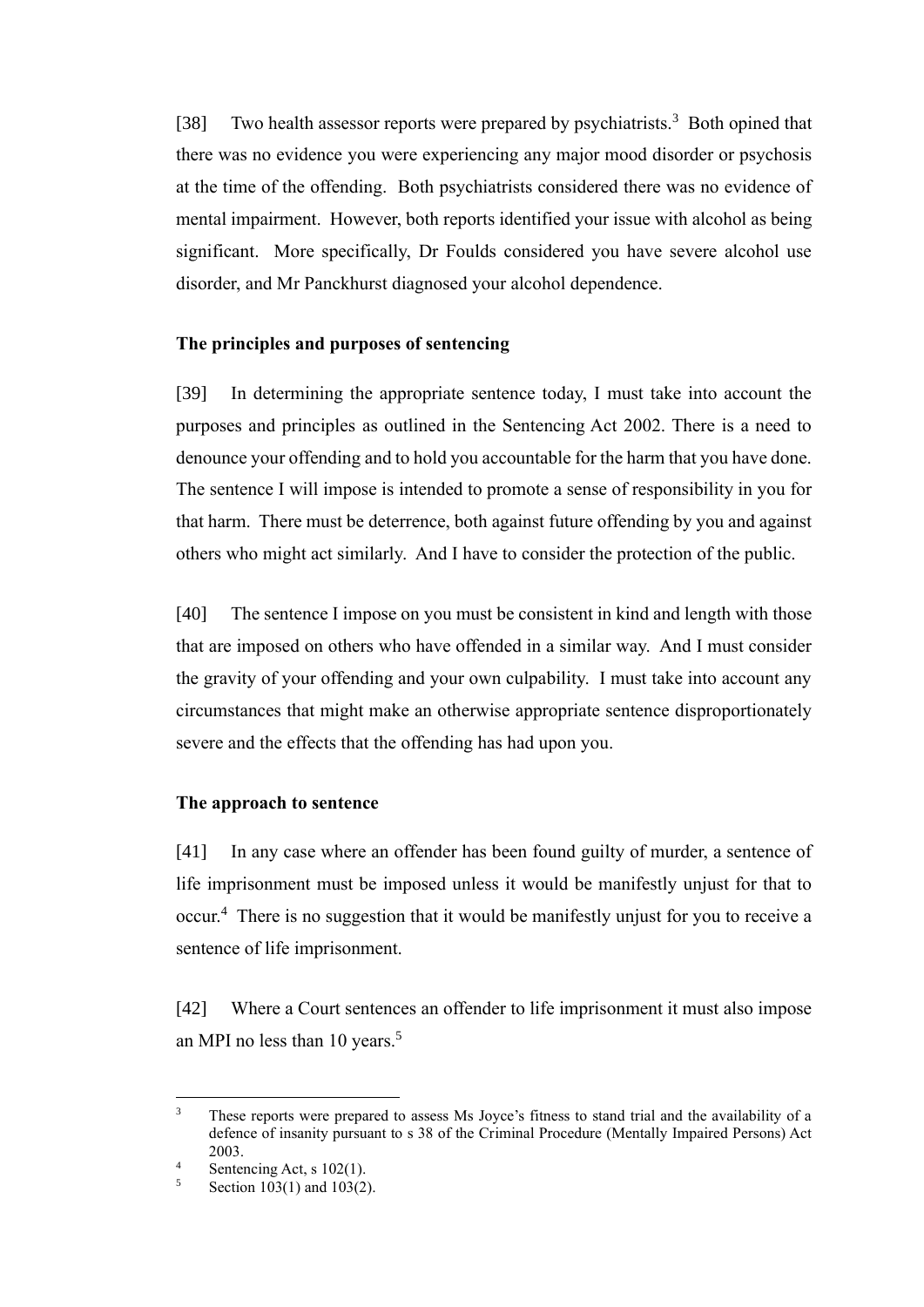[43] In certain circumstances, however, the Court is required by s 104 of the Sentencing Act to impose an MPI of not less than 17 years.<sup>6</sup> Counsel are agreed that s 104 is not engaged here. I too agree. I appreciate Mr Berry's family will be perhaps distressed that there is agreement this murder did not involve a level of brutality or callousness that would attract a 17-year MPI. That determination does not in any way diminish the impact this offending has had on Mr Berry's family and friends.

[44] So, life imprisonment is the sentence I will be imposing on you today. The focus for this Court is how much more than the 10-year MPI is required to achieve the sentencing purposes that I have outlined.<sup>7</sup>

#### **Aggravating features of offending**

[45] The first step in fixing the MPI is to determine your culpability, having regard to the aggravating and mitigating features of the offending. Ms Joyce, you have heard counsels' submissions. As you have heard this morning, by reference to multiple factors said to aggravate the offending and by reference to a number of cases, the Crown's position is that the MPI should be one of 16 years. Mr Peters, on your behalf, accepts that the domestic violence factor in particular aggravates your offending. He submits in his written submissions that the cases indicate a range in similar cases, before considering personal factors, of 12 to 17 years for cases of domestic violence murder. He has proposed a starting point of no more than 15 years.

[46] I find the following aggravating factors are present and support the imposition of a higher MPI:<sup>8</sup>

(a) Victim vulnerability:<sup>9</sup> Mr Berry's death was, in my view, the result of an escalating pattern of domestic violence perpetrated by you. You had the three prior convictions for assaulting Mr Berry.<sup>10</sup> He had obtained a final protection order against you following the last conviction in

 $\frac{6}{7}$  Section 104(1).

Section 103(2).

<sup>8</sup> The aggravating and mitigating features set out in s 9 of the Sentencing Act are relevant to the starting point assessment to the extent they go to the purposes in s 103(2).

 $\frac{9}{10}$  Section 9(1)(g).

More specifically assault with intent to injure (representative, family violence), assault on a person in a family relationship and common assault (family violence).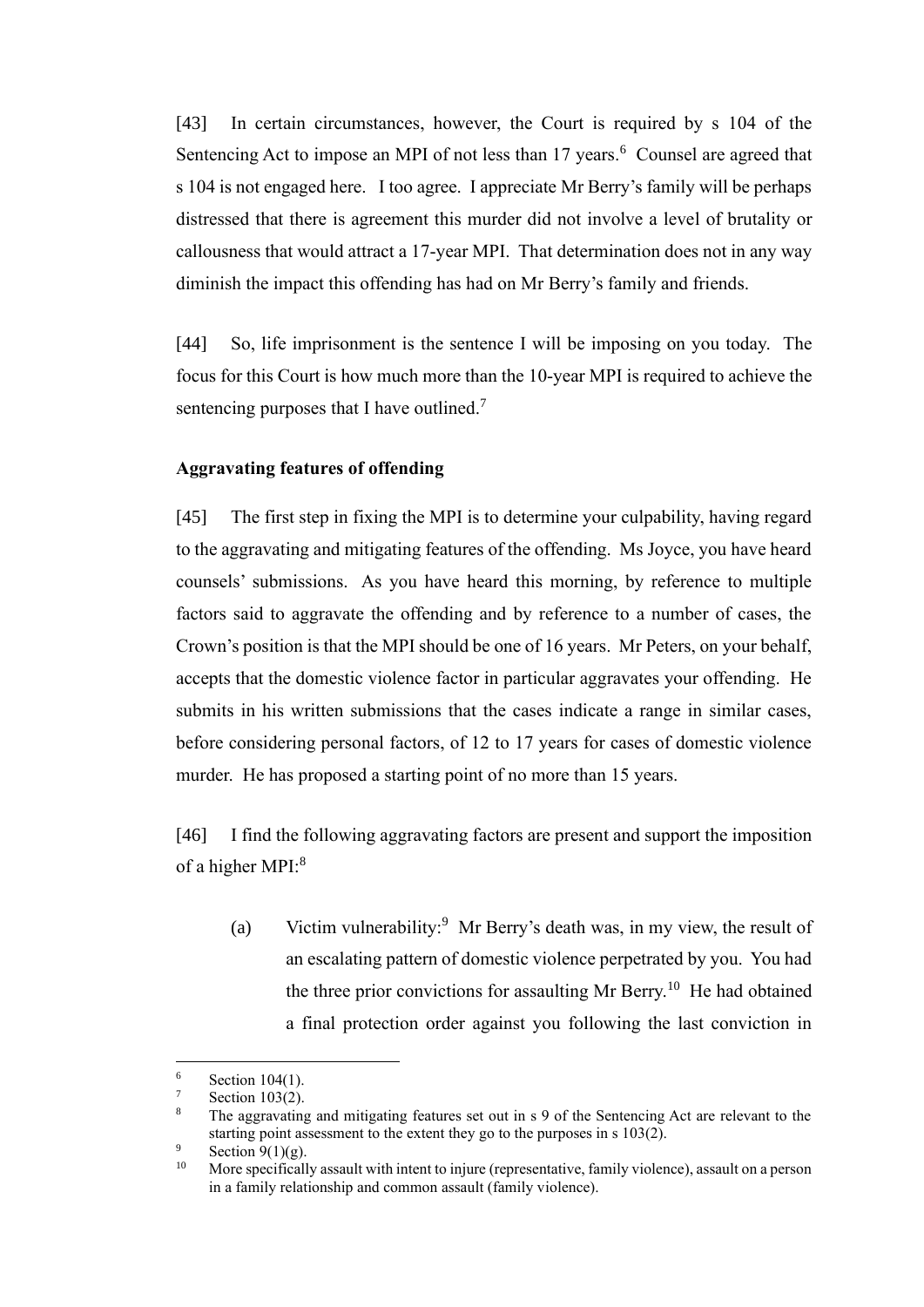early 2020. The police had attended his address on multiple occasions following family harm incidents. Mr Berry had complained to his family, to his friends and to his probation officer that he was scared for his own safety, but he was embarrassed at his predicament. Although it is not clear because of decomposition, there were no clear defensive wounds on his body at post-mortem suggesting he was defenceless. I have no doubt that Mr Berry was vulnerable.

(b) Level of cruelty.<sup>11</sup> I hope, Ms Joyce, that you can understand why the prosecution submit that your actions in failing to call for medical assistance, dragging Mr Berry's body out into the garden to the area of the compost, covering him in vegetation, leaving him there, engaging in a clean-up and then disposing of his property and lying as to his whereabouts demonstrates a high level of cruelty. I accept you did not have a coherent plan to conceal the murder. I accept that it is likely that you panicked. I am not persuaded that the clean-up was a really serious attempt to conceal the murder. I acknowledge that when you came to appreciate the gravity of what you had done you fell off the wagon and began drinking heavily. The CCTV footage and supermarket invoices confirm that you were drinking throughout the days that followed. And so I do accept that your relapse would have had some influence over the decisions you were making during the following two week period. Mr Peters, in his written submissions, questions whether the evidence establishes that you were responsible for the disposal of Mr Berry's personal property. I am satisfied you were. You admitted in evidence that you have kept personal items and clothing. You said you gave away all the other property. Unidentified items were thrown over the fence at the address or otherwise dumped in rubbish bins.

But generally, looking at the issue of cruelty, Ms Joyce, your actions in dragging Mr Berry's naked body into the garden, leaving him there, lying about his whereabouts and disposing of his property was

<sup>&</sup>lt;sup>11</sup> Sentencing Act, s  $9(1)(e)$ .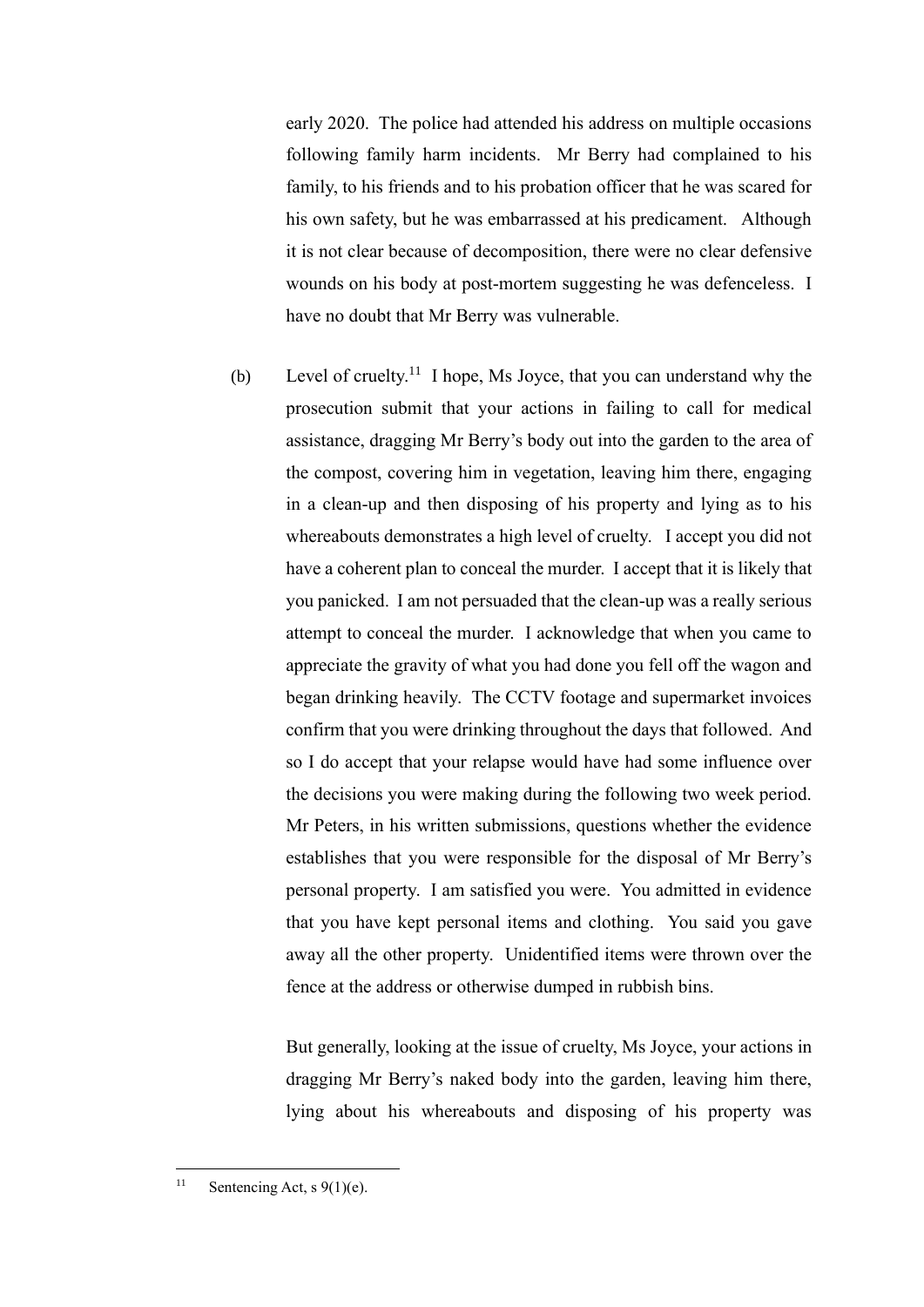disturbing and it caused so much harm to Mr Berry's family as you have heard this morning.

[47] In addition, the Crown has referred to the devastating consequences for Mr Berry's family and friends who have lost a beloved uncle, brother and friend. I accept what they have told me through their victim impact statements without question. That level of loss and hurt is sadly inherent in all offending of this nature. I do not find it to be a strong aggravating factor in your offending. Likewise, and as properly acknowledged by the Crown, while it can aggravate offending<sup>12</sup> the use of a weapon is largely inherent in cases of murder.

[48] I accept that this murder was not premeditated. But something sparked your rage. I have accepted it was most likely an argument. But your response was so extreme and has had such far-reaching consequences.

## **Mitigating features of the offending**

[49] The Crown submits, and the defence agrees, that there are no mitigating features of the offending. I agree with that.

## **Comparison with other cases**

<span id="page-10-0"></span>[50] That is the next step in determining an MPI. To consider comparable sentences handed down in other cases with broadly similar features and I have carefully read and considered the authorities that have been provided by the Crown<sup>13</sup> and by your counsel.<sup>14</sup>

[51] Many of those cases bear a factual similarity to this case in that they concern murders in a relationship context, but none are on all fours with it. To that extent, direct comparison is not available.

<sup>&</sup>lt;sup>12</sup> Section 9(1)(a).<br><sup>13</sup> R.v. McSweeney

<sup>13</sup> *R v McSweeney* [2007] NZCA 147; *R v L* HC Auckland CRI-2004-044-8643, 13 June 2006; *R v Tai* [2018] NZHC 1602; *R v Lamont* HC Greymouth CRI-2009-018-702, 16 December 2010; *R v Li* [2020] NZHC 3419; *R v Browne* [2017] NZHC 2389; *R v Ford* [2020] NZHC 2579; *Marteley v R* [2016] NZCA 480; *R v Roper* [2013] NZHC 1687; and *R v Ngatai* [2020] NZHC 2106.

<sup>14</sup> *R v Browne*, above n [13;](#page-10-0) *R v Ford*, above n [13;](#page-10-0) and *Marteley v R*, above n [13.](#page-10-0)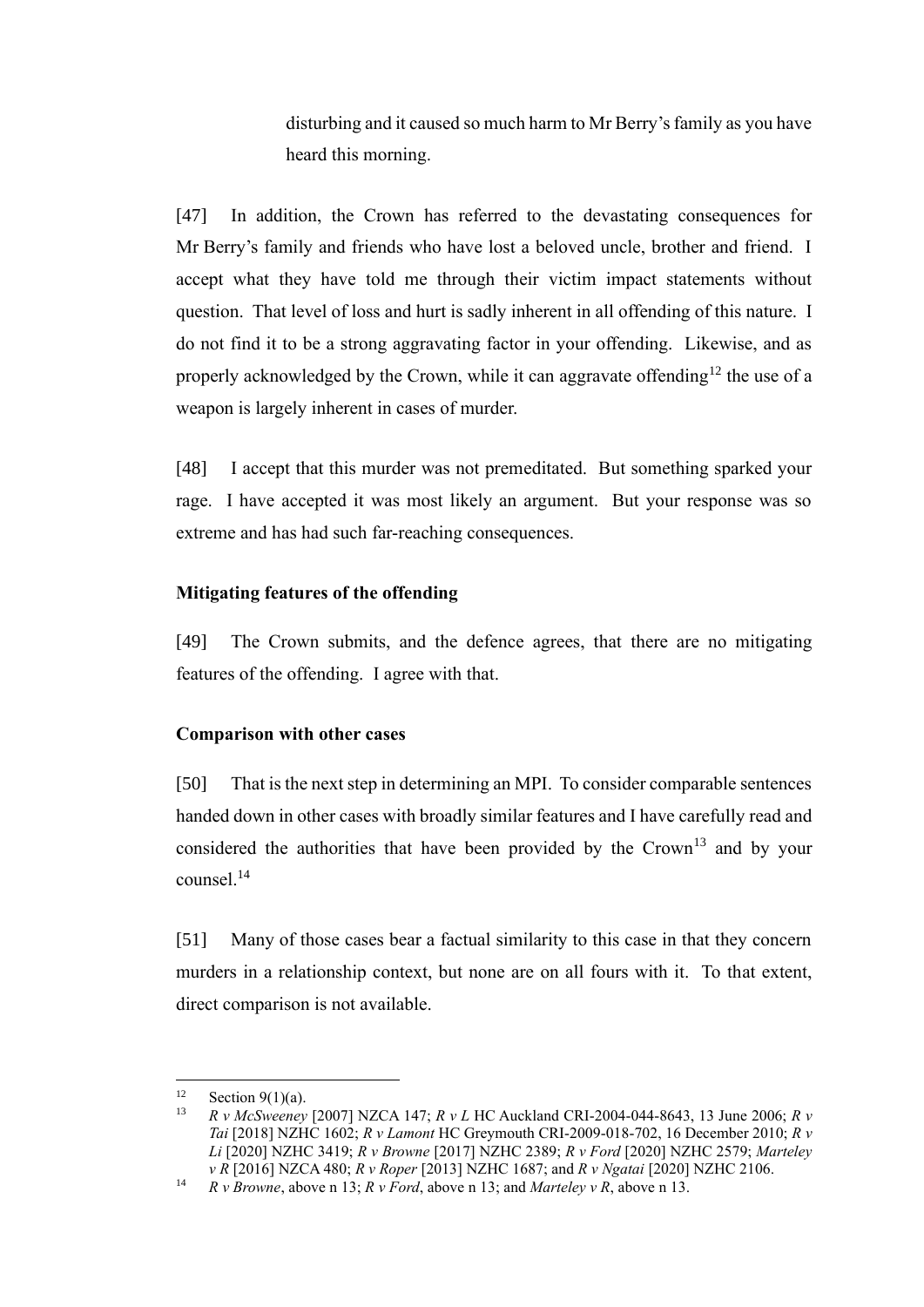[52] Of the cases referred to me I regard *Roper* and *Ngatai* as the most relevant comparators. The summaries of those cases are as follows:

- (a) In *R v Roper* the defendant murdered a former partner by strangling her.<sup>15</sup> There had been previous violence in the relationship and a protection order had been made against the defendant. The defendant placed the victim in a bed to make it appear she had succumbed to natural causes and locked the doors to the house. He then took the victim's car, stole and sold her laptop, and withdrew money from her account. The offender attempted to conceal the murder for several days and unsuccessfully attempted to tamper with witnesses. The aggravating factors were the resumed contact in breach of the protection order, a history of abuse, sustained attempts to escape detection, theft and the impact on surviving victims. There was no discount for a guilty plea. The defendant there was sentenced to an MPI of 14 and a half years.
- (b) In *R v Ngatai*, the defendant was on release conditions at the time and murdered his partner by strangling her and stomping on her head after an argument at her home.<sup>16</sup> He dragged her body through the house, covered her with blankets, leaving her there. He then stole her purse, car, and bank cards which he used to buy alcohol and to withdraw all her money from her account. The offender also concealed bloodied areas of carpet and in the following weeks texted her family from her phone to allay their concerns about her whereabouts. The victim was found 13 days after the murder. The offender pleaded guilty following a sentence indication of an MPI of 16 years, which took account of the violence, extent of harm, abuse of trust as the victim's partner, the fact the offending occurred whilst the offender was serving a sentence, and the offender's previous convictions. With the benefit of pre-sentence and s 27 reports, the final MPI was one of 15 years.

<sup>15</sup> *R v Roper*, above [n 13.](#page-10-0)

<sup>16</sup> *R v Ngatai*, above n [13.](#page-10-0)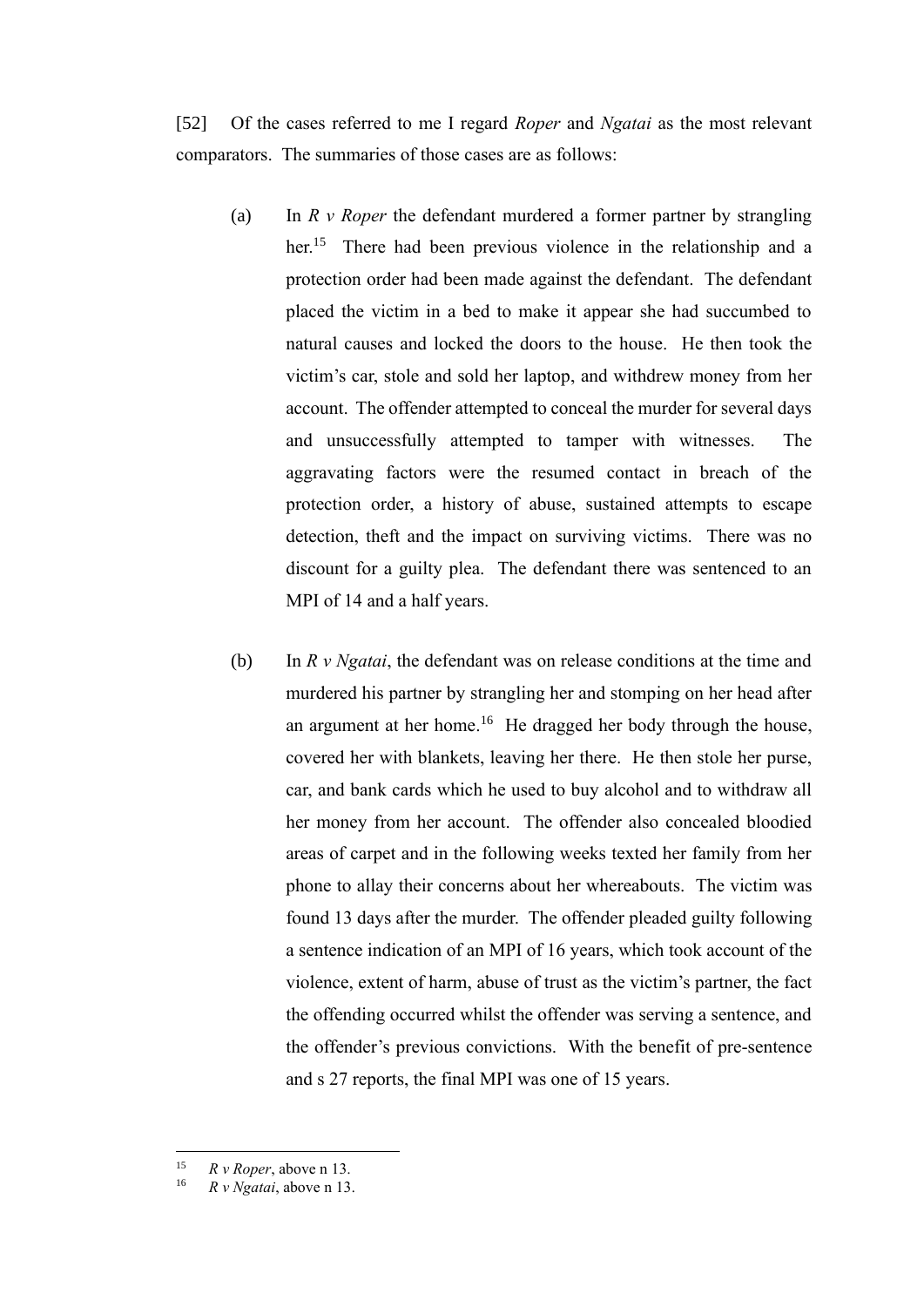[53] Both of those cases involved a prior history of violence, deliberate concealment of the offending and an element of cruelty in misappropriating the victim's belongings. MPIs of 14 and a half years and 16 years, respectively, were fixed, prior to consideration of reductions for personal mitigating factors.

[54] I have also considered another case,  $R v$  Marsters.<sup>17</sup> In that case the offender murdered the victim, with whom he was in a relationship, by stabbing her in the chest multiple times. Relevantly, there had been a precursor incident of intimate partner violence about two weeks earlier. In breach of a bail condition the offender approached the victim to persuade her to drop charges. After killing the victim, he set alight the vehicle in which he had left her, burning her remains beyond recognition. A notional MPI of 14 years was considered as appropriate to reflect the offending, with reference to the offender being on bail at the time of the murder, the use of a weapon, the victim's vulnerability, the great hardship inflicted on the victim's family and the callousness in burning the victim's body in an attempt to conceal the offending.

[55] I see your offending as generally similar to the offending in those three cases.

[56] The distinguishing features of your offending that, in my view, call for an MPI towards the level sought by the Crown are, firstly, that this was the culmination of an escalating pattern of violence against Mr Berry. As I have said, I have no doubt you were predominantly the aggressor against a vulnerable victim. Secondly, your conduct in the aftermath of the murder.

[57] An MPI of significantly more than 10 years is required to satisfy the purposes of accountability, denunciation, deterrence and community protection. Having considered your case carefully and comparator cases, I adopt a notional MPI of 14 and a half years' imprisonment.

## **Personal circumstances**

[58] I now turn to any adjustments that would be appropriate to that notional MPI in light of your personal circumstances.

<sup>17</sup> *R v Marsters* [2021] NZHC 1268.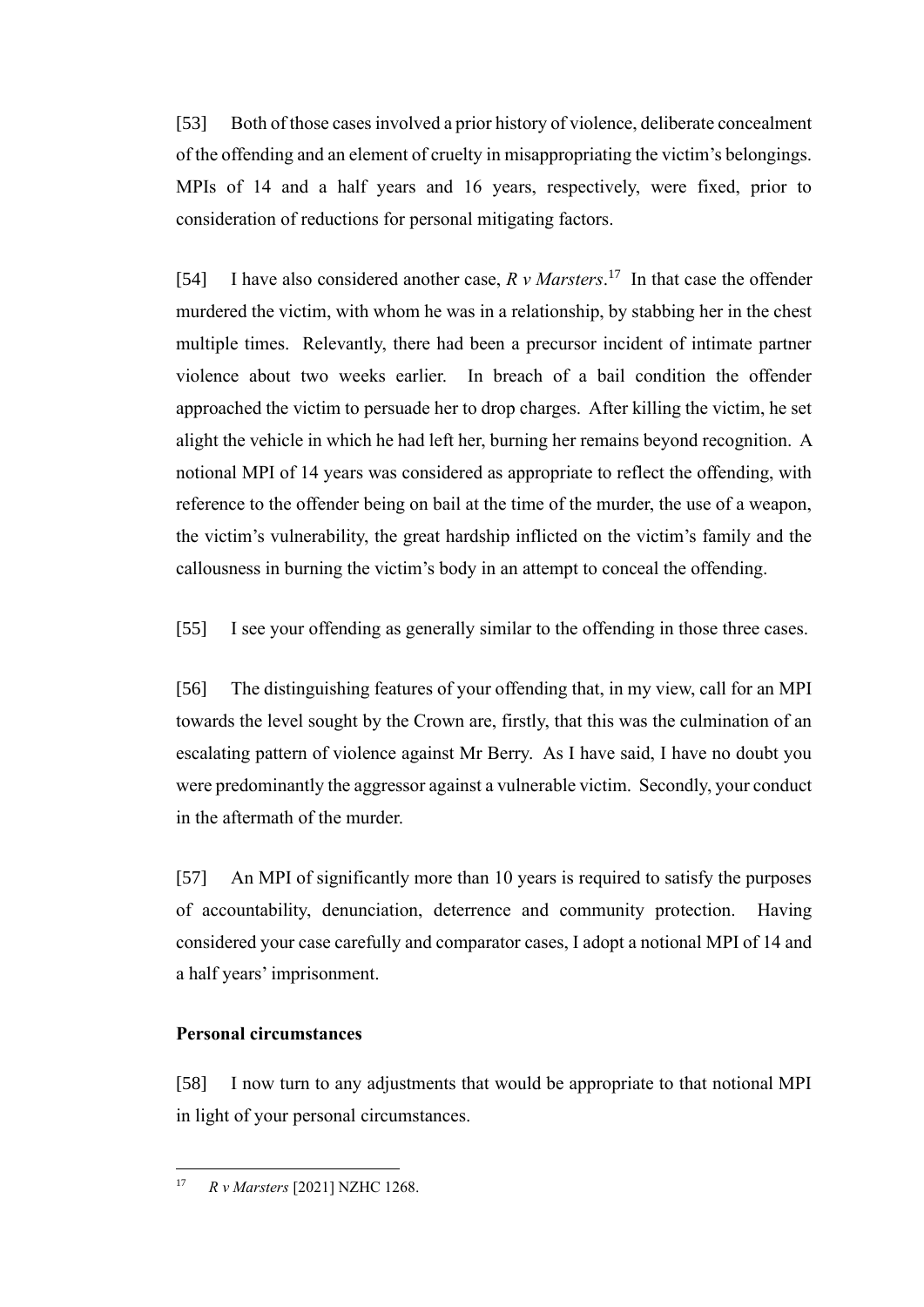## *Aggravating features of the offender*

[59] You have previous convictions for assaulting Mr Berry and I do not overlook that this offending occurred while you were subject to a sentence of intensive supervision following your conviction for assaulting Mr Berry with intent to injure in September 2019.<sup>18</sup> The Sentencing Act requires me to consider uplifting your sentence to reflect your previous offending and for offending while subject to a sentence. The Crown has not submitted that in this case an uplift is necessary. Given I have had regard to your history of offending against Mr Berry in considering his vulnerability, I do not think it is appropriate or necessary to apply an uplift.

# *Mitigating features of the offender*

[60] Mr Peters has raised three factors said to mitigate your offending.

# *Cultural and psychiatric reports*

[61] Dr Gilbert paints a picture of the social disadvantage that you have suffered through a life of alcohol and violence. He identifies a causal connection between the violence you witnessed and experienced in your childhood, your very early and persistent exposure to alcohol abuse and your subsequent struggles with alcoholism and your propensity for violent offending.

[62] While intoxication is not a mitigating factor,  $19$  exposure to alcohol abuse as an environmental factor can impact life choices generally and indirectly reflect moral culpability. That you suffer severe alcohol abuse disorder and grew up in an environment of alcoholism and violence cannot, in my view, be ignored in fixing a fair and just sentence.

[63] I acknowledge you were not intoxicated at the time that you fatally stabbed Mr Berry, but I do accept that the scars of your longstanding alcoholism and your unhappy family history run deep and that a consequence of your addiction and past was the normalisation of violent behaviour by you in a domestic setting. I find there

<sup>&</sup>lt;sup>18</sup> Sentencing Act, s 9(1)(c).<br><sup>19</sup> Section  $0(2)$ .

Section 9(3).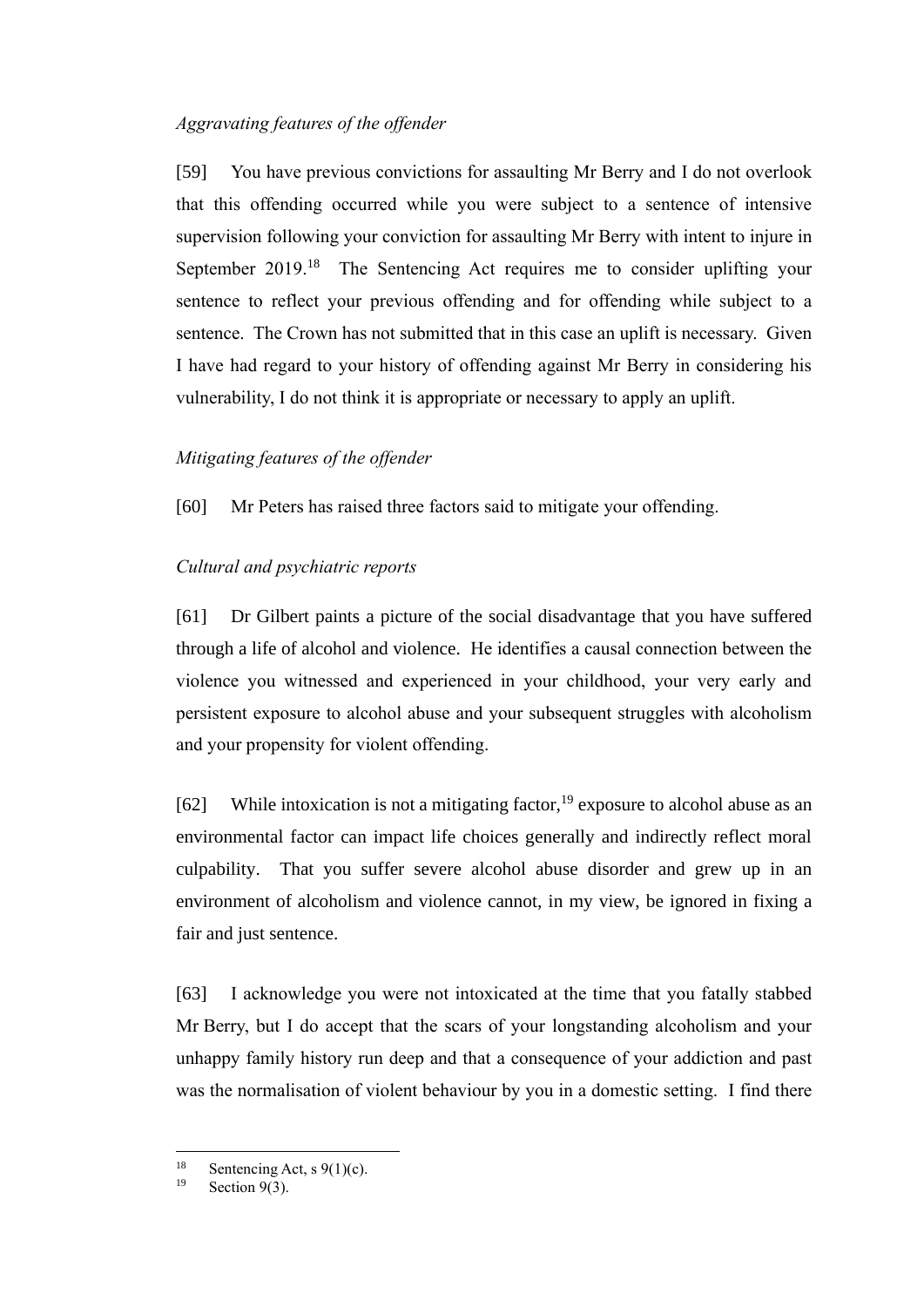is a causal link between your alcohol abuse disorder, the disadvantages you suffered as a young person and your offending. It is not a strong causal connection but, in my view, it warrants a deduction of five percent (rounded up to nine months) to reflect the matters raised in the reports.

## *Remorse*

[64] The Crown submits that you do not exhibit remorse. It was remarkable and disturbing that at trial, when you must have thought long and hard as to what your evidence would be, that you saw fit to denigrate Mr Berry. There is an element of remorse that comes through in the pre-sentence report, but I cannot accept, Ms Joyce, that you are genuinely remorseful. I do not accept that you have yet embraced the magnitude of what you have done and the pain that you have caused. In my view, your focus remains very self-centred. A lack of remorse does not aggravate the offending but you do not express remorse at any level that would warrant any reduction in the MPI.

#### *Age*

[65] Finally, Mr Peters refers to age and asks for a 12-month deduction to recognise your age. You were 55 at the time and you are now aged 57 years. Mr Peters is right that deductions have been allowed when a very lengthy sentence is imposed to reflect an offender's age when they will finally be eligible for parole. But such cases typically involve health issues and involve offenders who are much older than you.<sup>20</sup> I do not consider your age warrants a deduction.

[66] So, Ms Joyce, the total deduction that I allow to reflect your personal circumstances is one of nine months and that brings the final MPI to one of 13 years, nine months.

## **Final remark**

[67] I again emphasise that the sentence I impose is one of life imprisonment. That means you must spend the rest of your life in prison unless and until the Parole Board

<sup>20</sup> *Thompson v R* [2020] NZCA 355; and *R v Parrish* (2003) 21 CRNZ 571 (CA).